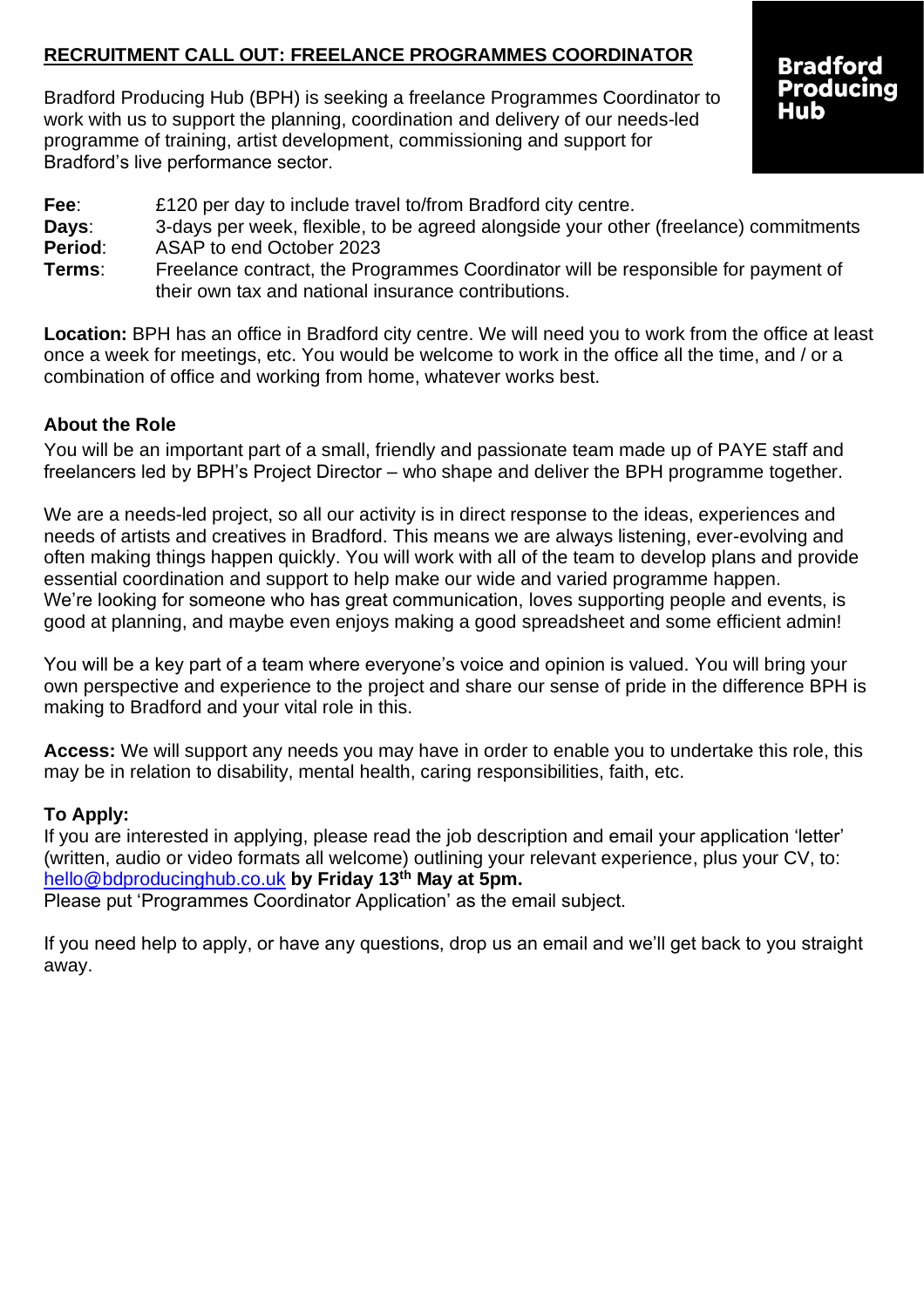# **RECRUITMENT CALL OUT: FREELANCE PROGRAMMES COORDINATOR**

# **Core Purpose**

To support the BPH team to ensure all events and activities are well planned, well managed, and delivered on time and in budget. To make sure everyone engaged in BPH (staff, trainees, facilitators, creatives and more) is well supported and any barriers to engagement are addressed. To help us in keeping everything running smoothly!

# **Key Tasks**

The Programmes Coordinator will work with all team members across all strands of BPH, to deliver:

Planning and projects

- Working closely with BPH team to respond to artists' needs through planning and scoping programmes, activities and events
- Scheduling and coordinating BPH diary of activities and events ensuring events are planned with enough time, information is fully up to date, spotting and highlighting clashes internally and externally.
- Coordinating the allocation of tasks and responsibilities across the team
- Delivering and monitoring BPH programme activity to ensure it is progressing in line with agreed project delivery plans
- Helping the Project Director to identify potential opportunities for additional fundraising, new partnerships, or other ways to ensure the programme is delivered to its best potential.

Events Coordination

- Supporting the smooth planning and delivery of events
- Arranging and booking venues, equipment hire, catering and other facilities needed for events
- Ensuring access is considered from the start, and arranging access support for events (BSL, captioning, information in a range of formats, drop of points etc)
- Working with the Instigators to gather and distribute relevant information to practitioners, session leaders and participants, before and after events
- Being on-hand, problem solving and supporting delivery of events on the day/evening

### Supporting creatives

- Issuing short term agreements to freelance artists and practitioners
- Supporting the administrator in planning for processing artists travel, bursaries, invoices etc
- Dealing with day-to-day enquires from freelancers and practitioners delivering BPH projects and activities
- Ensuring freelancers and practitioners have access to BPH policies and procedures and are aware of their responsibilities within them
- Working with the Instigators to coordinate access to rehearsal space for artists own projects, mentoring meetings and other development opportunities being supported by BPH

# Finance and budgets

- Working with the Project Director to agree and monitor budgets
- Keeping accurate records of spending and updating spreadsheets/financial records accordingly
- Liaising with external suppliers and seeking best value-for-money for BPH programme and activities
- Working closely with Administrator to gather accurate paperwork and information from artists, practitioners and freelancers so payments can be made swiftly

Marketing and audience development

# **Bradford** Producing Hub